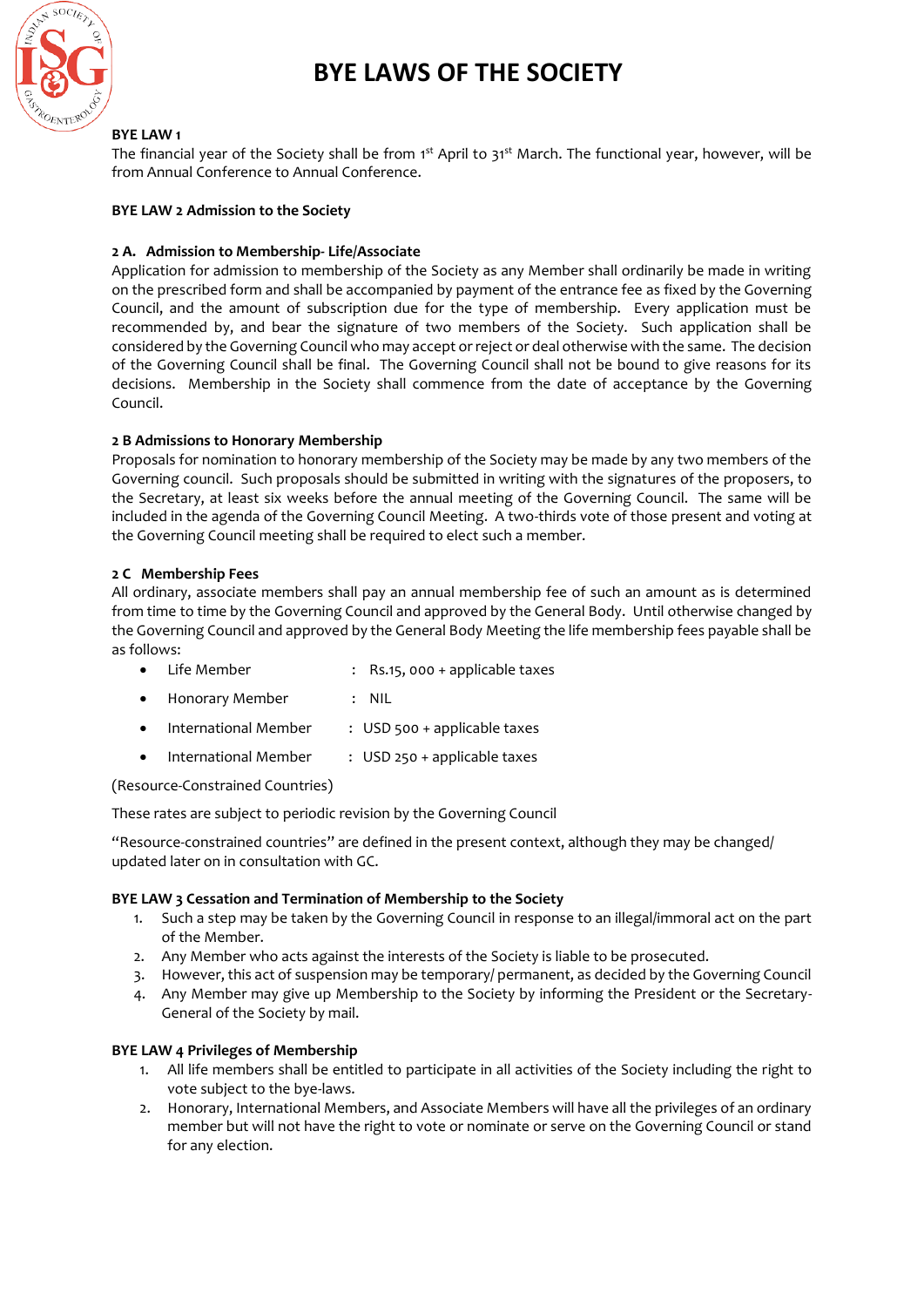

## **BYE LAW 5 Register of Members**

A register of the members shall be kept by the Secretary in which membership in the various categories will be recorded setting down the names and addresses of the members. For the purpose of the Society, the address mentioned in the register will be considered the valid one. Any change in address must be intimated to the Secretary and confirmation must be received from the Secretary that the necessary change in the register has been effected.

## **Annexure 1 Types of Membership in the Society**

## **A. Life Members**

• A person having a sustained interest in the field of MEDICAL gastroenterology and has a postgraduate degree in Medical Gastroenterology (DM/DNB/DrNB) recognized by the Medical Council of India/National Medical Council or National Board of Examination

(National Board Of Examinations In Medical Sciences - NBEMS) and is enrolled on a provincial or a State Medical Register of practitioners of Modern Scientific Medicine.

This will not change the status, rights, and privileges of the existing Life Members of the Society as of February  $14<sup>th</sup>$ , 2022.

## **B. Honorary Life Member**

• Any person who is a renowned scientist or who has served in an outstanding manner the cause of medical science or medical education in any field of gastroenterology may be elected as an Honorary Life Member according to the procedure laid down in the bye-laws.

## **C .International Member**

- Any Non-Resident Indian or a Foreign National who has shown a sustained interest in the field of gastroenterology and has obtained in any branch of medical sciences, a postgraduate degree, or diploma in any field related to Gastroenterology / Hepatology / Endoscopy.
- Is engaged in teaching or research in biological science with a sustained interest in gastroenterology. A person who is engaged in teaching shall mean a person who is holding a confirmed teaching appointment in a recognized medical Institution or university department.

#### **D. Associate Life Member**

1. Shown a sustained interest in the field of gastroenterology Allied Specialties and has obtained in any branch of medical sciences, a postgraduate degree or diploma recognized by the Medical Council of India/ NMC/NBEMS and is enrolled on a provincial or a State Medical Register of practitioners of Modern Scientific Medicine.

**OR** Service Service Service Service Service Service Service Service Service Service Service Service Service Service Service Service Service Service Service Service Service Service Service Service Service Service Service S

Is engaged in teaching or research in biological science with a sustained interest in gastroenterology. A person who is engaged in teaching shall mean a person who is holding a confirmed teaching appointment in a recognized medical Institution or university department. **OR** Service Service Service Service Service Service Service Service Service Service Service Service Service Service Service Service Service Service Service Service Service Service Service Service Service Service Service S

Ph.D. or equivalent in Basic Sciences

**E.** Associate, Honorary, International Members will have all the privileges of an ordinary member but **will not have the right to vote or nominate or to serve on the Governing Council or stand for any election.**

**F.** Only Life members of the Society will have voting rights.

## **Annexure 2 – The Elections**

- 1. The Secretary-General shall send to each member a list of the vacancies in the Governing Council.
- 2. The Council will appoint the President-Elect as the Returning Officer, who will then coordinate the election process through the ISG Secretariat. The details of the Election Process will be as mentioned in this SOP for Elections in the ISG.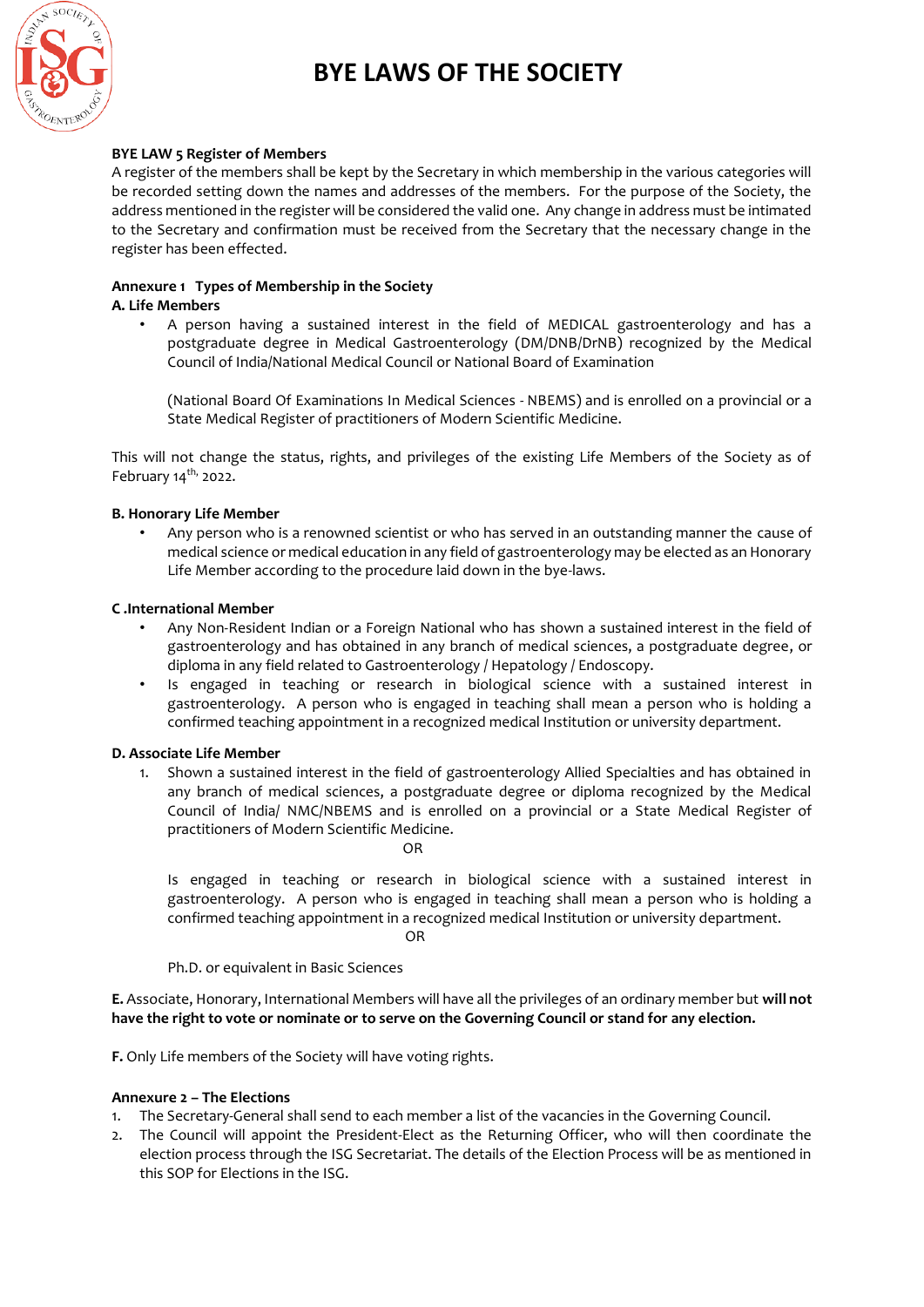

- 3. The Secretary General's Office will send nominations for the vacancies on the prescribed form. The nomination form must bear the signatures of the nominee signifying his approval and of the proposer and seconder who will be bonafide Life Members of the Society.
- 4. The deadlines for the Election process will be laid down by the Returning Officer
- 5. The President and the Immediate Past President will be consulted by the Returning Officer in case of any controversy.
- 6. The Electoral Process shall be conducted by an electronic voting/ballot paper process that will usually be completed 1 month before that year's Annual Conference
- 7. In case of the Elections being conducted through Ballot Papers process, the Returning Officer, assisted by the Secretariat, shall prepare ballot papers and send under certificate of posting one ballot paper to each member eligible to vote.
- 8. The Returning Officer shall conduct the elections in accordance with the SOP laid down.
- 9. Members shall send completed ballot papers or their online responses on or before the announced deadline. Papers/responses received after that date will not be valid.
- 10. The time window for voting shall be open for at least 3 weeks.
- 11. A President of the Society who has also finished his term as Past President in the Governing Council is no more eligible for election to the Governing Council for 5 years from the date of expiry of his Governing Council membership.
- 12. If for any reason, the elections are not held on the dates herein laid down, the President shall determine the respective dates to ensure that the elections are completed before the end of December of that year.
- 13. If the nominations received by the Secretary are less than the seats on the Governing Council the vacancies shall be filled by election at the time of the Annual General Body Meeting. The Secretary-General will circulate the list of such vacancies, invite fresh nominations duly proposed and seconded, and shall hold the election by ballot. The President is empowered to modify the mode of inviting the nomination, if necessary, but all the vacancies in the Governing Council will be filled by election by ballot and announced thereafter at the Annual General Body Meeting.
- 14. If the Annual General Body meeting is held before the election and if no valid nominations for a vacancy are received, the person holding that office shall continue to do so for a further year irrespective of any other provisions in these bye-laws.
- 15. If any election in the event of tie, the President shall have a casting vote in addition to the vote he has already exercised.
- 16. If any vacancy occurs in the Governing Council, otherwise than by of flux of time the Governing Council, notwithstanding anything contained in above clauses, shall or can elect a member to fill the vacancy for the reminder of the year. In case of a vacancy among the office bearers, the Governing Council shall elect a person from among themselves to fill the post till the end of the year.
- 17. The counting of ballot papers/ online voting will be done at the pre-conference governing body meeting as the last item on the agenda. Candidates, who so desire, may be invited to be present for the counting.
- 18. The Secretary General or the Treasurer cannot contest for any post in the Governing Council in the last year of his/ her tenure.

## **Annexure 3 – Agenda for the General Body Meeting**

The Agenda of the Annual General Body meeting must include the following and more as considered relevant.

- 1. To receive and adopt the Annual Report of the Governing Council as given by the Secretary on the working of the Society for the preceding year.
- 2. To receive and adopt the Balance sheet and Auditor's for the preceding year.
- 3. To approve the appointment of Auditor as recommended by the Governing Council.
- 4. To receive and adopt the budget for the coming year.
- 5. Declaration of the results of the election held. In case elections are incomplete the same may be completed as per rules and regulation.
- 6. To transact such other business as may be brought forward by the Governing Council or any other business that may be permitted by the Chairman of which seven days' notice has been given in writing.
- 7. To consider any other business brought forward by or with the consent of the Chairman.
- 8. Installation of the New Office Bearers.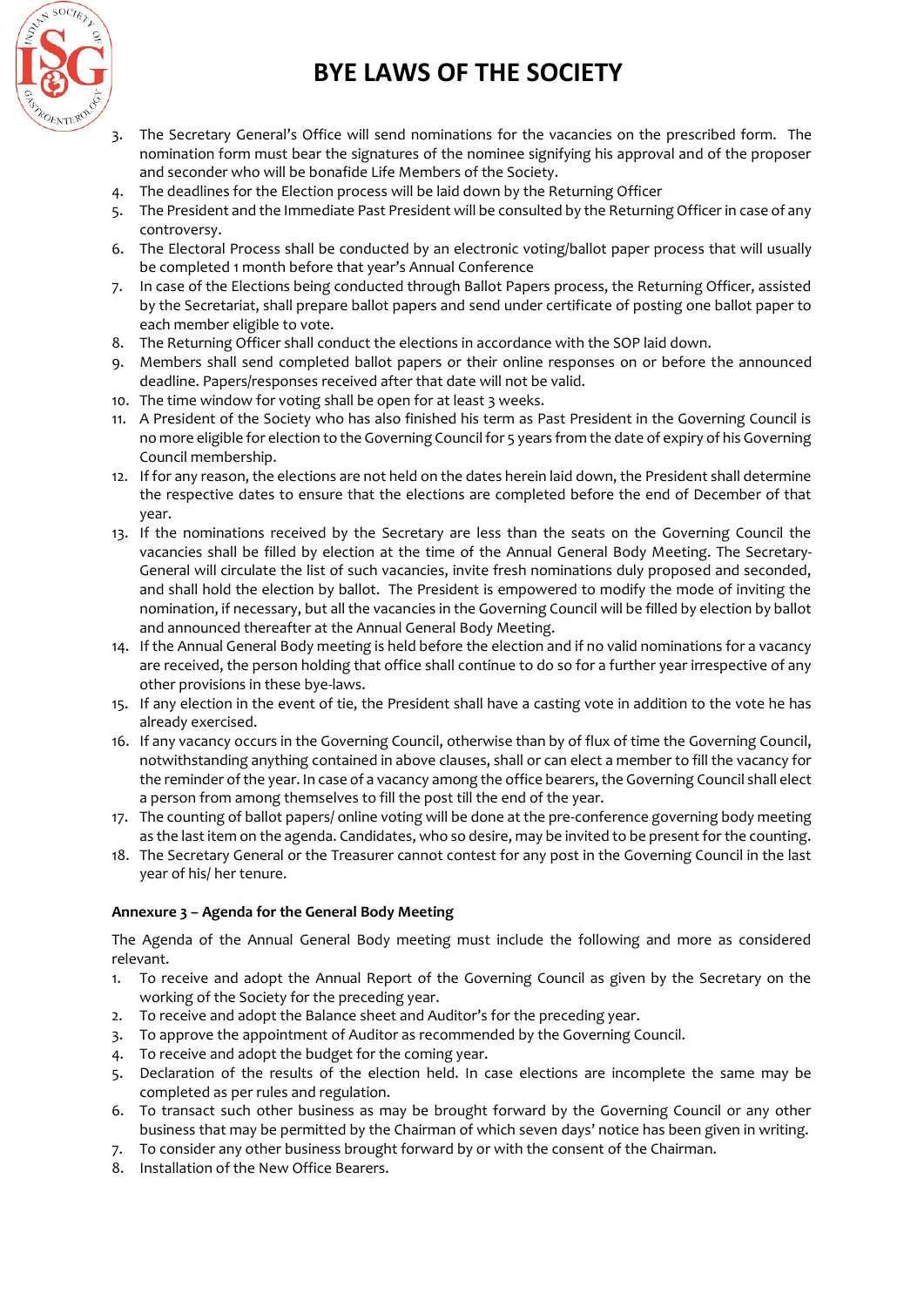

## **Annexure 4 – The Annual Conference**

- 1. A conference of the Society shall usually be organized at least once each year.
- 2. The Conference will be awarded to a local Chapter (LOC) based on the presentations made at the Annual General Body Meeting 2 years before the proposed Conference.
- 3. A MoU will be signed by the local Organizing Chapter (represented by the Organizing Secretary cum Treasurer) and the Society (represented by the Secretary General of the Society).
- 4. The venue of the conference shall be decided and the organizing Secretary cum Treasurer of the conference appointed by the annual Governing Council Meeting.
- 5. The Secretary of the Society shall notify members the date and venue of the conference and call for papers for presentation at the conference. Such papers will be scrutinized by the Secretary, who with the concurrence of another member of the Governing Council, will have the power to reject any paper.
- 6. On the first day of the conference a joint session will be held. This will be called "Plenary Session'. Six papers will be presented during this session. Screening of the papers for the plenary session will be done by a committee appointed by the Governing Council which will necessarily include two past presidents. Even if the number of papers is less than six, the papers will be scrutinized and only those found suitable will be posted for the Plenary Session.
- 7. The papers that are not accepted for oral presentation will be adjusted in the "poster sessions" for which papers will also be accepted directly. Members whose papers are accepted and who default in presentation without at least 48 hours' notice prior to the conference will be debarred from presenting any paper for one year
- 8. The Organizing Secretary shall be responsible for making all other arrangements for the conference, including financial arrangements, according to the procedure laid down from time to time by the Governing Council intimated to him by the Secretary of the Society. The Organizing Secretary shall submit an audited statement of accounts within 6 months of the end of the conference. The expenses of the conference shall not be met normally from the finance of the Society.
- 9. A percentage of the registration fee collected for the conference or any other amount as fixed from time to time by the Governing Council shall be paid to the Society. Any funds raised for the conference in excess of expenditure shall be made available to the local chapter of the Society for their use in furthering the aims of the Society.
- 10. The annual meetings of the Governing Council and of the General Body shall normally be conducted at the time and place of the Annual Conference. The local Organizing Secretary shall be invited as a nonvoting member to all meetings of the Governing Council held in association with the conference. A copy of the final program of the Conference will be sent by the Secretary to the members about a month before the conference.
- 11. The Society will pay a partial subsidy to the postgraduate students who attend the conference. The following criteria will be applied in distributing the limited funds made available for the purpose.
	- The person must have his paper accepted and read at the conference.
	- The person must be registered for any postgraduate degree or diploma course.
	- The postgraduate students from the place where the conference is held will not be eligible for the travel grant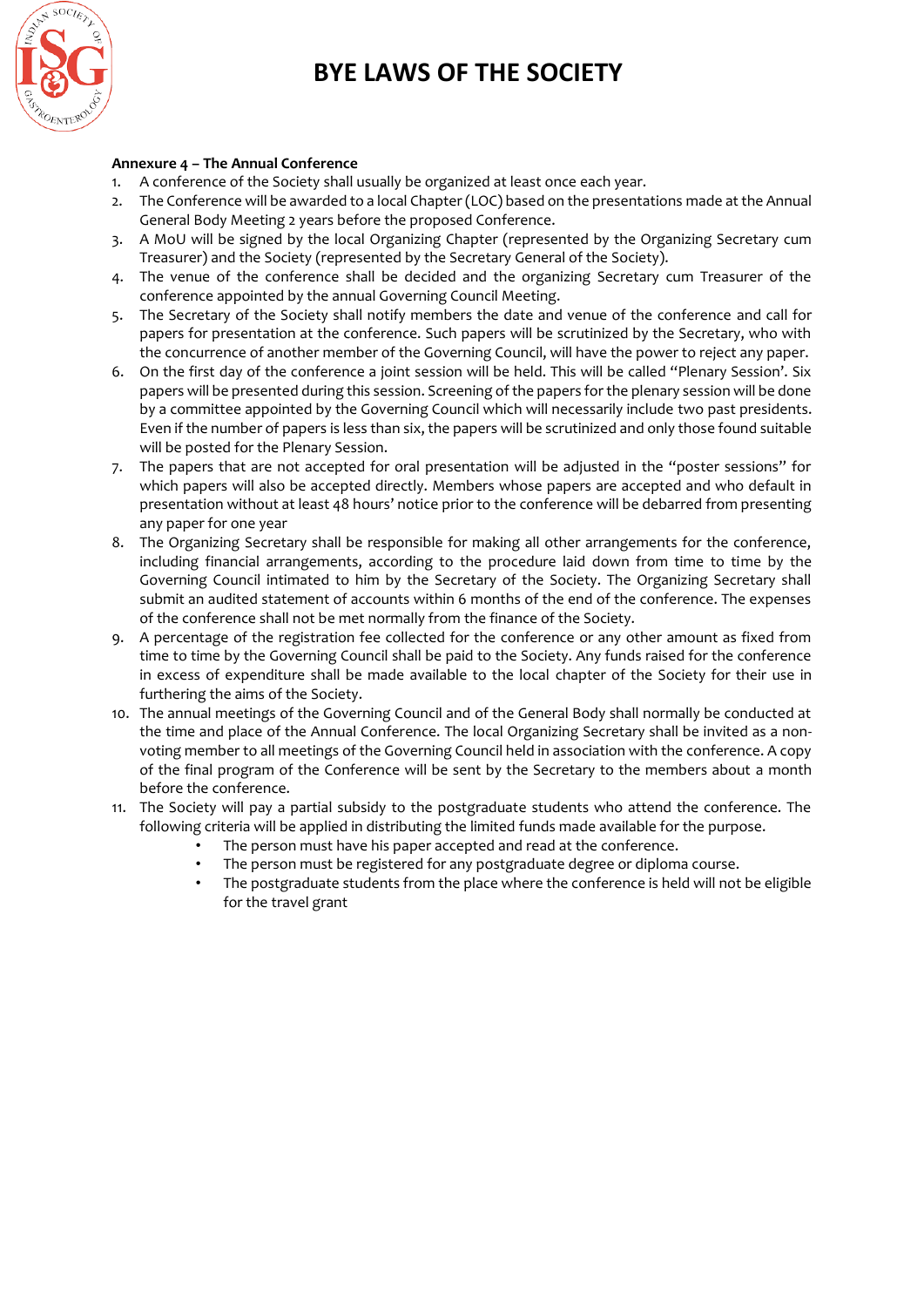

## **Annexure 5 - Guidelines for the State Chapter for bidding for ISGCON and conduct of ISGCON**

## **Section A**

## **Bidding for the conference:**

## **Only State chapters of ISG are eligible for bidding for holding ISGCON. The bidding should be done as follows:**

- 1. Bidding is invited from State chapters of ISG, mostly two years in advance.
- 2. The bidding application should be sent to Secretary ISG at least three months in advance (from the first day of ISGCON).
- 3. The Bidding application should be on the letter head of the State chapter of ISG and should be duly signed by the President and Secretary of the State Chapter of ISG. The letter should announce names of proposed Chairman, organizing Secretary and the treasurer for holding the conference.
- 4. The consent of the proposed organizing chairman, and organizing Secretary should be obtained on a letter head.
- 5. The letter should mention that the State Chapter and the Organizing Committee will follow all the guidelines laid by the ISG.
- 6. After the finalization of the venue of the ISGCON in the General Body meeting of ISG, a Memorandum of understanding should be signed by both the Organizing Committee and the ISG officials, (during the same ISGCON) as described below.
- 7. The Conference will be awarded to the State Chapter and Local Organizing Committee only after Memorandum of Understanding has been signed by both parties.

## **Section B**

## **Guidelines to be followed for Organization of ISGCON**

- 1. A memorandum of understanding is to be signed between the local organizing committee and ISG
- A. Signatories from ISG: President, Honorary Secretary & Treasurer (Any two of the three)
- B. Signatories from local organizing committee (LOC): Chairman, Secretary and Treasurer (all three)
- C. Bidders should meet all the terms and conditions laid down by central ISG.
- D. MOU should be signed between organizers and ISG about the audit of conference accounts and distribution of profit funds

#### E. Financial implications:

- I. The state chapter must submit the audited financial report within 6-9 months of ISGCON.
- II. *Sharing* of PROFIT: of all the profit
	- 1. 60% to central ISG,
	- 2. 30% to Local ISG Chapter
	- 3. 10% to IJG.
- F. Compliance to above basic rule is essential. Non-compliance will lead to banning of the local venue and local ISG chapter for next 15 years. The general body will be informed about the non-compliance.
- 2. Local organizing committee should be formed and announced at least 12 months in advance.
- 3. ISG Governing Council Member will visit the city and venue of the ISGCON to confirm and coordinate the logistics of holding the conference.
- 4. Academic program: The academic program should be finalized at least 6 months prior to the day of the conference in co-ordination with the other participating societies (INASL, SGEI). Overlap of topics should be avoided.
- 5. Foreign Speakers are to be invited after consultation and confirmation from ISG Secretariat.

#### **Guidelines for holding activities of ISGCON**

## **1. Inauguration**

A. Dignitaries on the dais: President of ISG, President of INASL, President of SGEI, Honorary secretary of ISG, Chairman local organizing committee, Organizing Secretary of local organizing committee, Chief guest and Guest of Honor